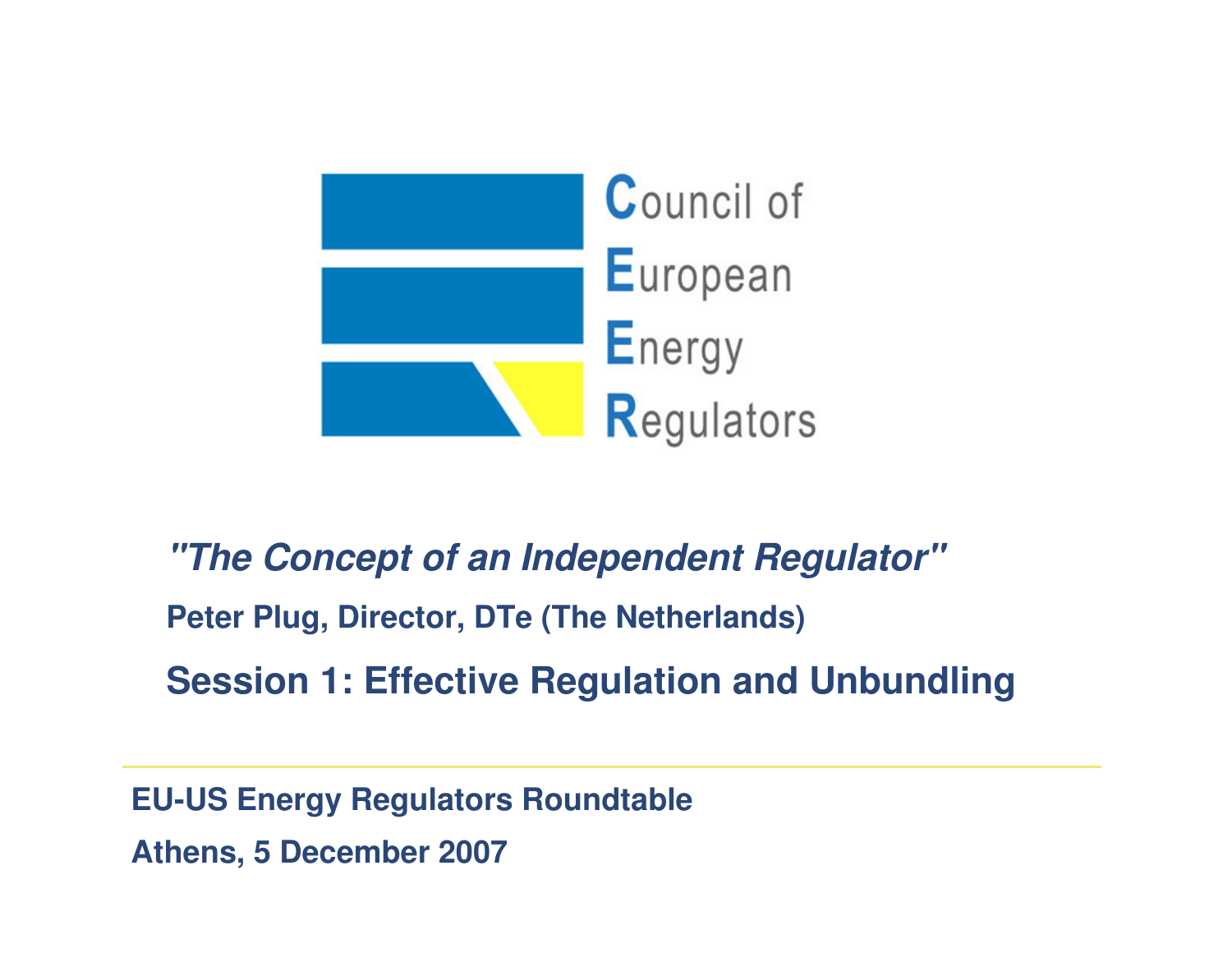

- •**Current situation and third package**
- •**What is an independent regulator**
- $\bullet$ **Independence towards who?**
- $\bullet$ **Independence as professionalism**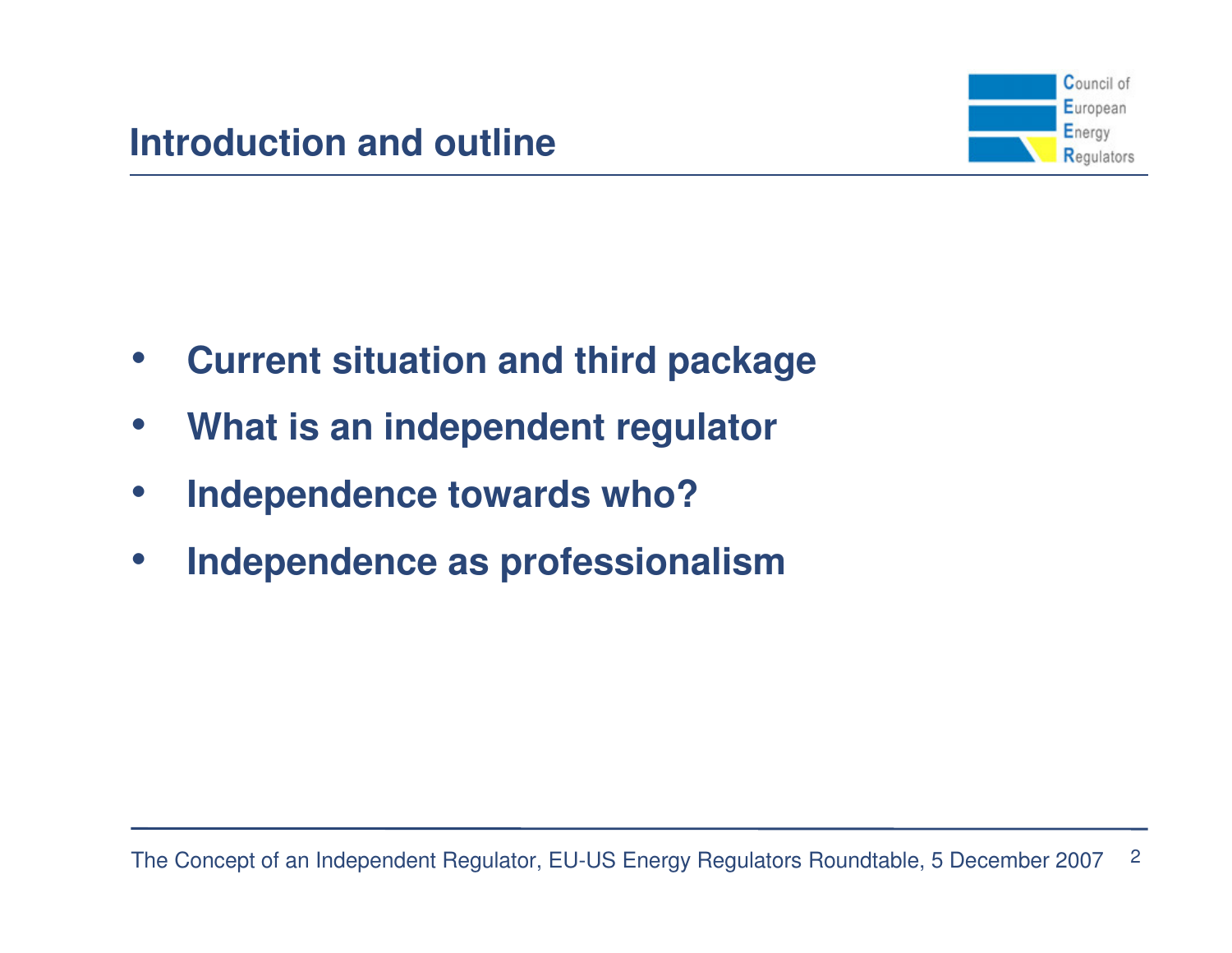

- • **Lack of uniformity and in many cases weakness of regulatory authority**
- • **Strong regulators are necessary for a properly functioning market**
- $\bullet$  **Current legislation does not specify how independence must be ensured from short-term political influences**

**(Establishing an Agency for the Cooperation of Energy Regulators, COM (2007) 0530)**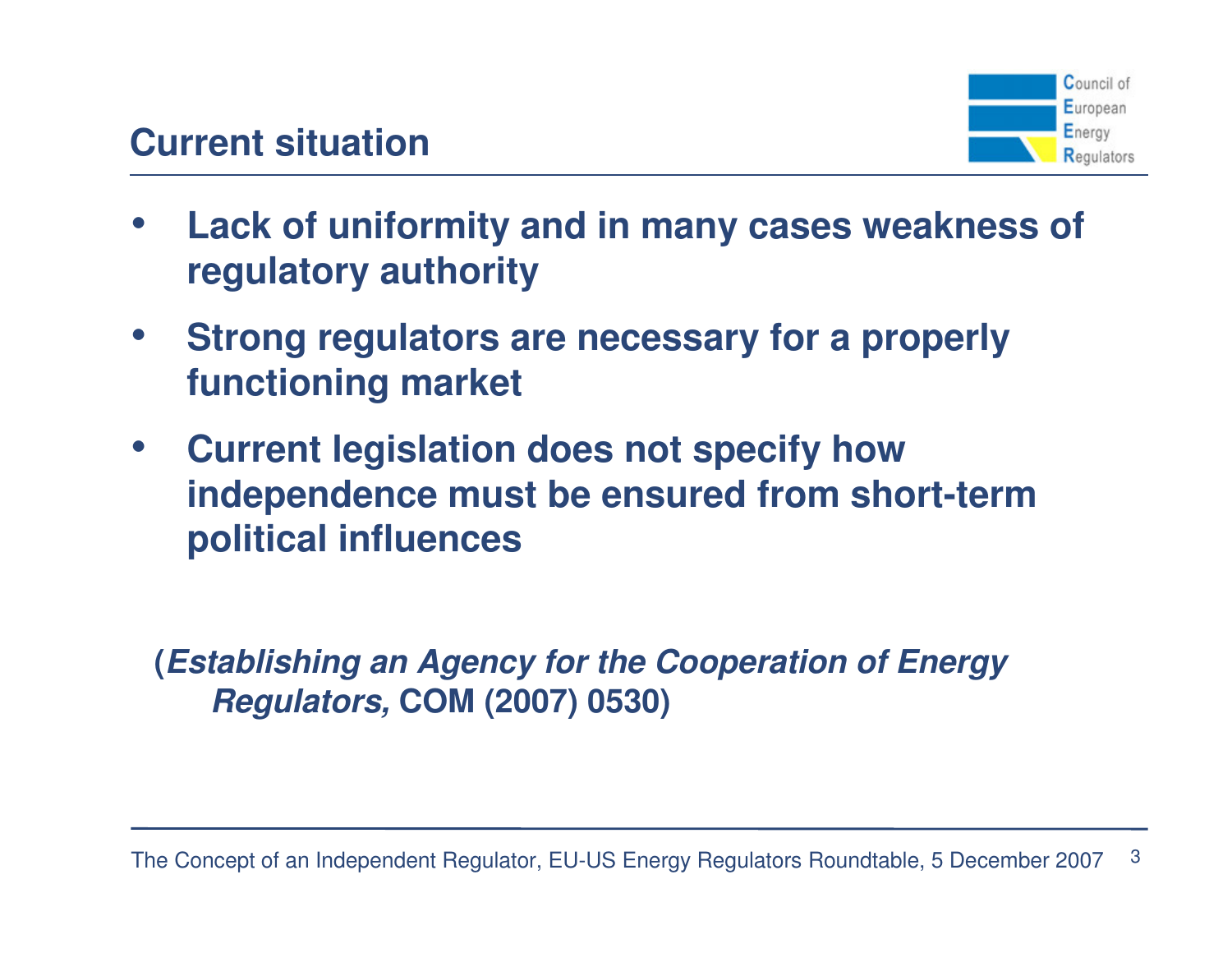

## **Third package**

- • **Legally distinct and functionally independent of any other public or private entity**
	- •**Legal personality**
	- $\bullet$ **Budgetary autonomy**
	- $\bullet$ **Human and financial resources**
	- $\bullet$ **Independent management.**

# **(Establishing an Agency for the Cooperation of Energy Regulators, COM (2007) 0530)**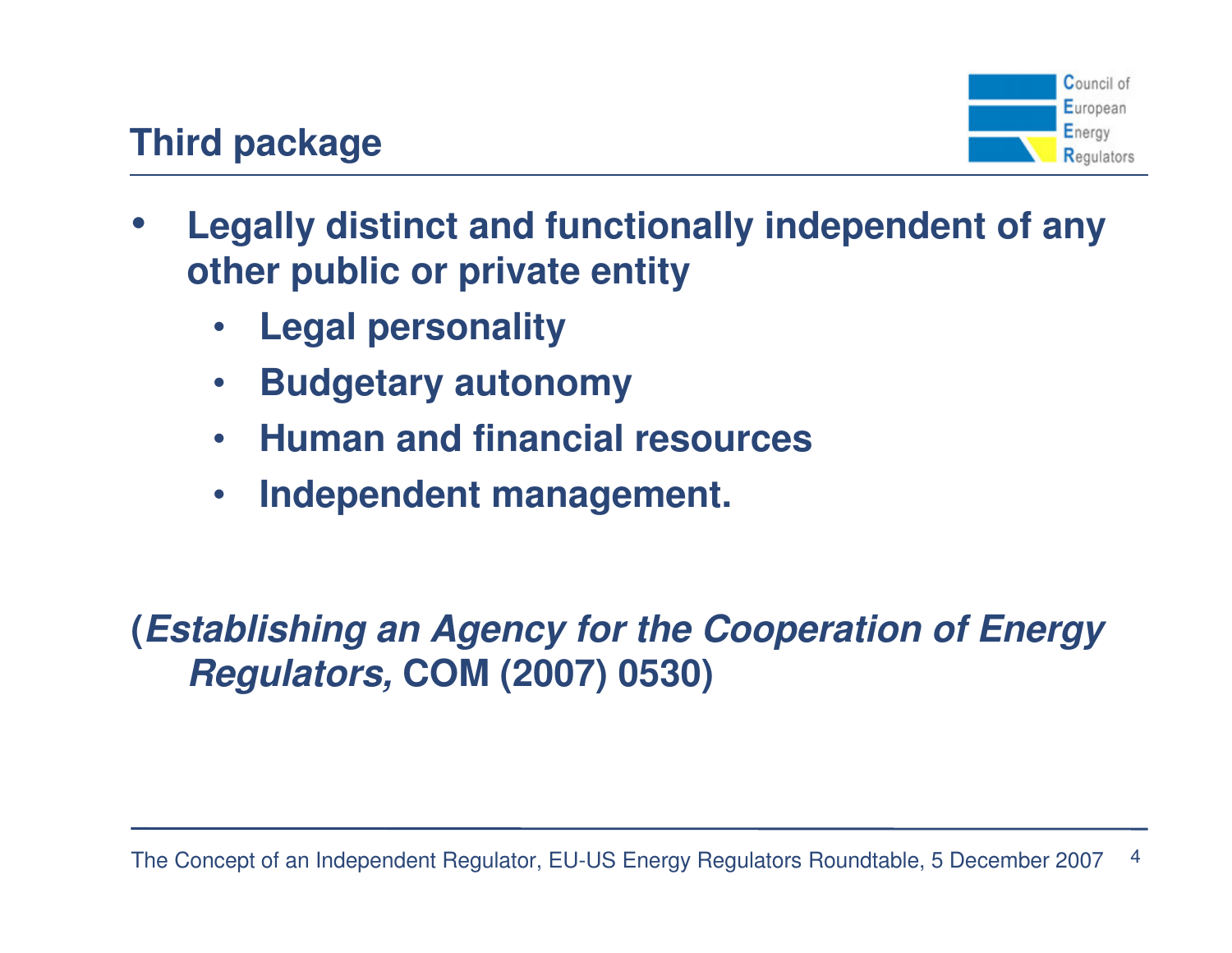

- $\bullet$  **An arm's-length relationship with regulated firms, consumers and other interests;**
- $\bullet$ **An arm's-length relationship with political authorities;**
- $\bullet$  **The attributes of organisational autonomy necessary to foster the requisite experience and to underpin those arm's-length relationships.**

**(Smith, W. (1997), Utility Regulators – The Independence Debate)**

- $\bullet$  **Question one: what is independence / what is an arm's-length?**
- •**Question two: independence towards who?**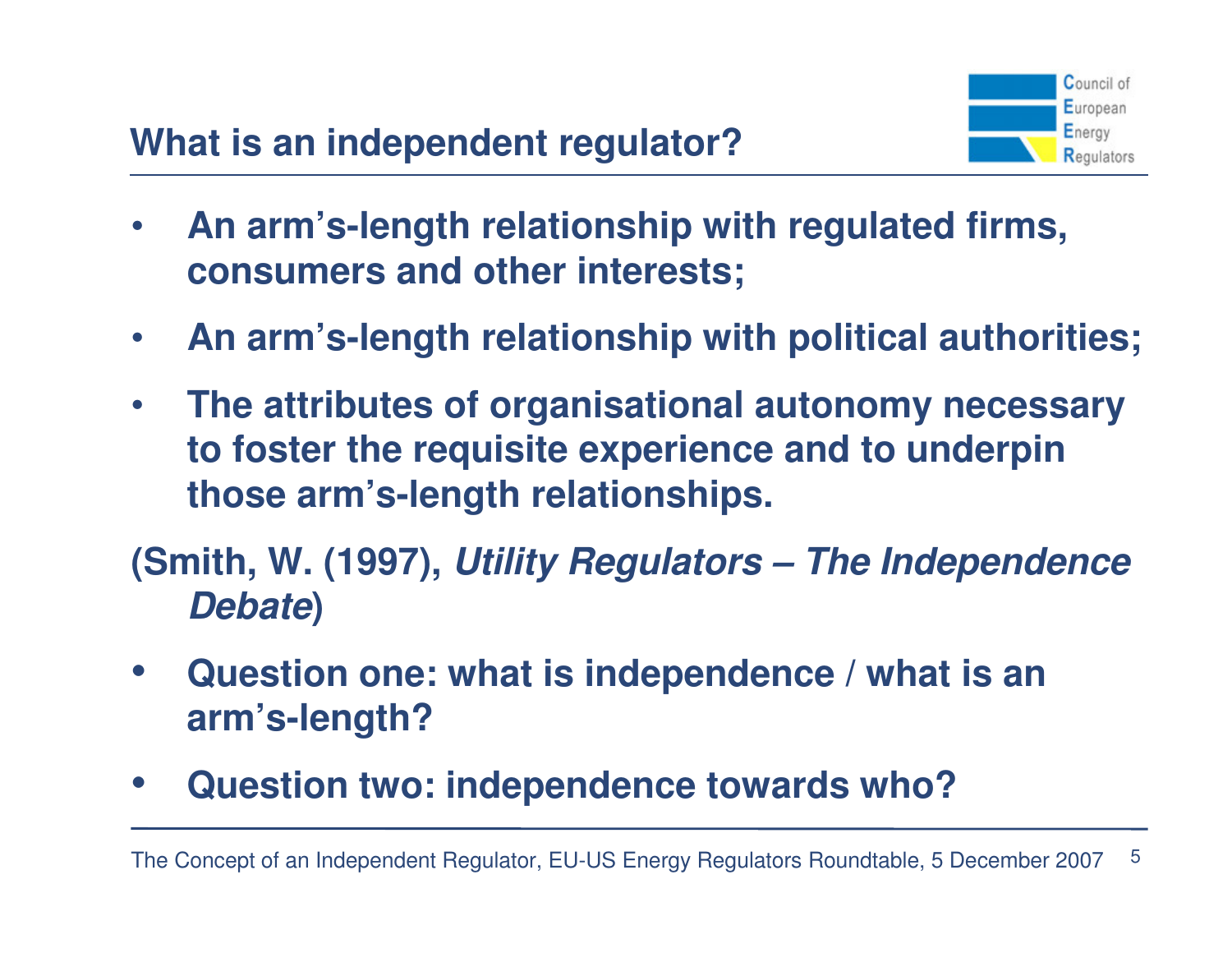

- $\bullet$  **Institutional independence** 
	- • **Legal personality, budgetary autonomy, human and financial resources, independent management**

- • **Independence as professionalism**
	- **Actual use of institutional arrangements, informal**  •**rules, norms, habits, cultural factors**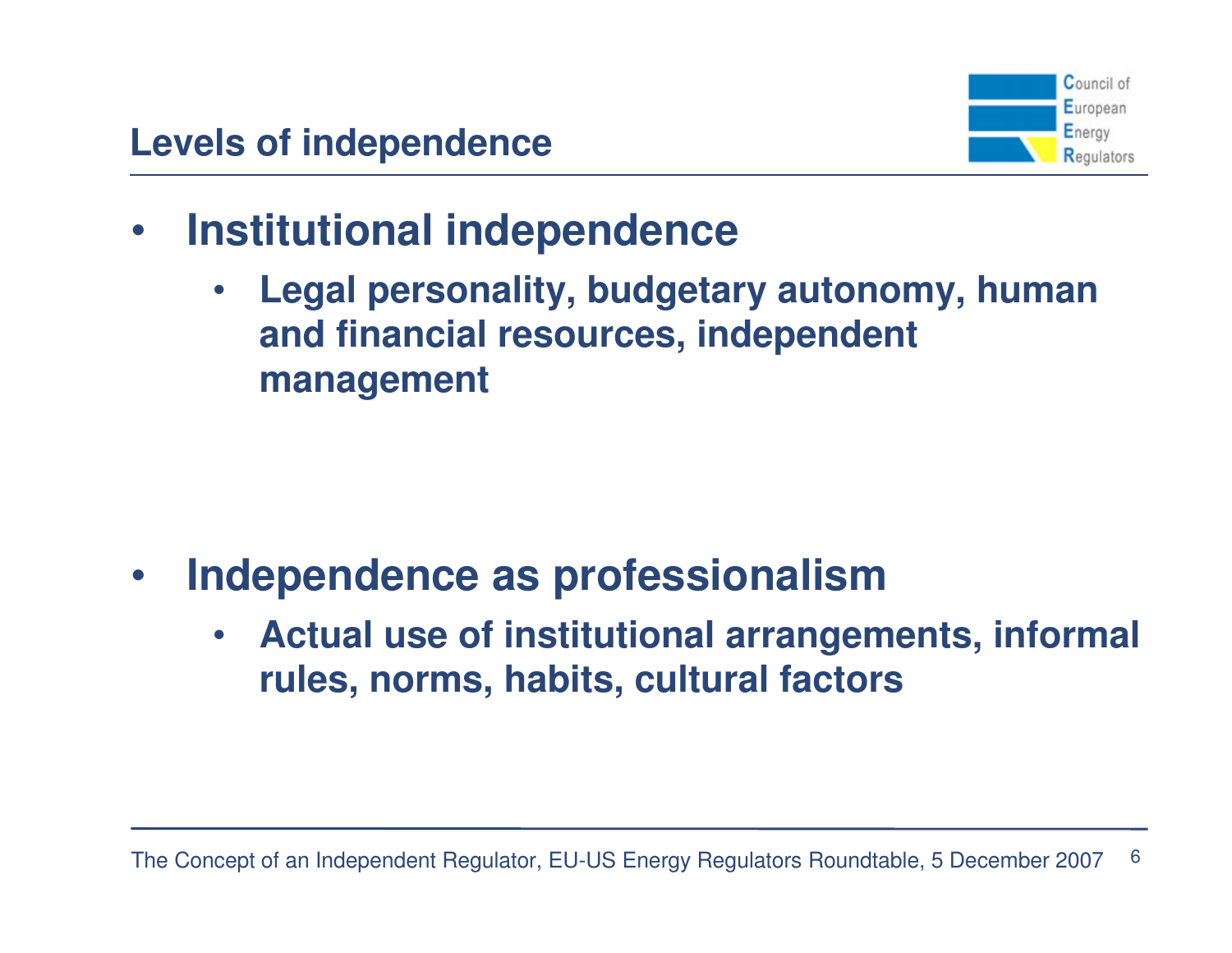





# Institutional arrangements to ensure formal independence can also lead to complex structures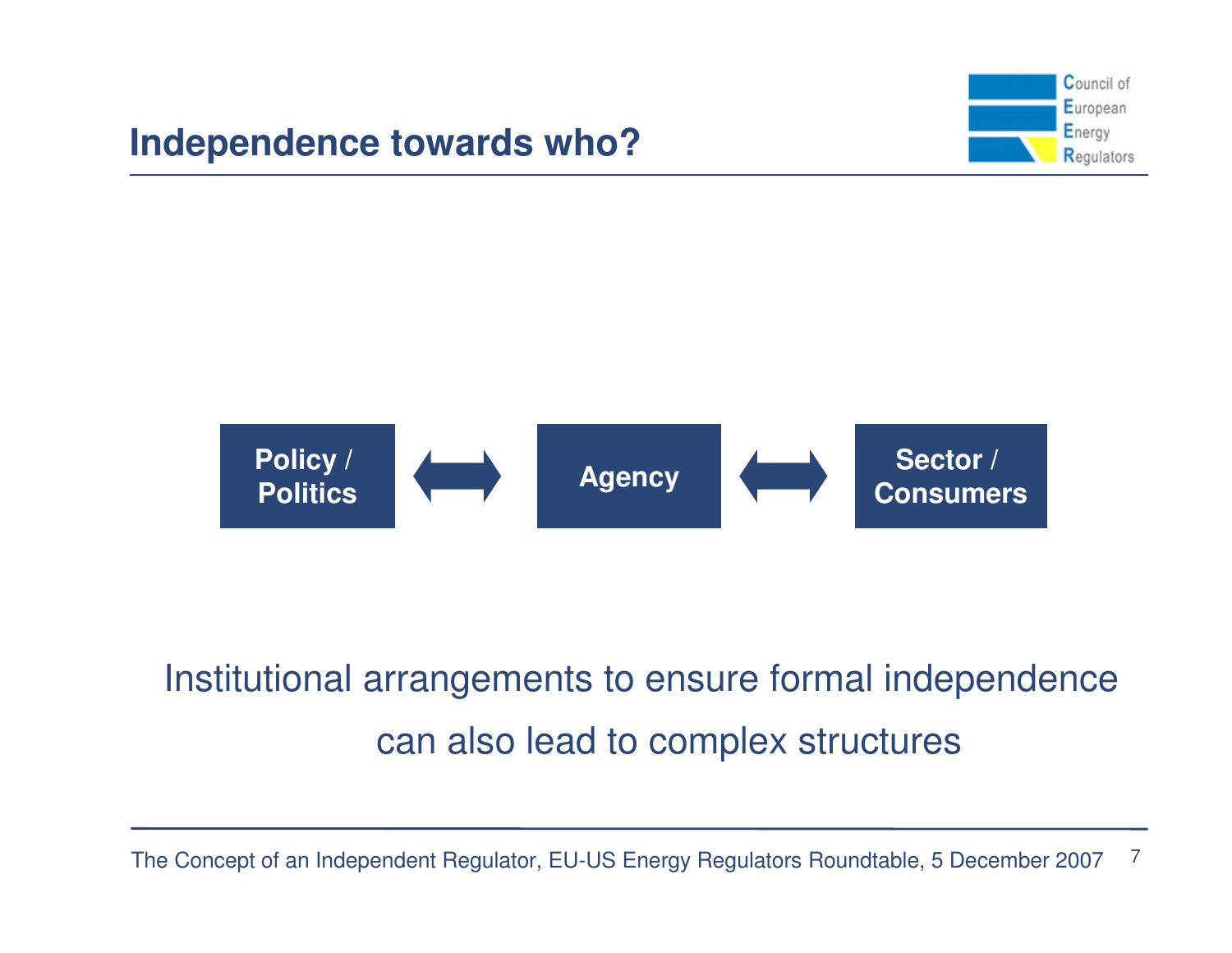

- $\bullet$  **Political accountability and regulatory independence**
	- **Short term political influence: no interference in individual**   $\bullet$ **cases**
	- $\bullet$ **Lack of solid kind of democratic legitimacy**
	- •**(Informal) leeches still exist**
- $\bullet$  **Policy and implementation**
	- **Information asymmetry between agency and political**   $\bullet$ **authorities**
	- •**The regulator always plays an informal policy-making role**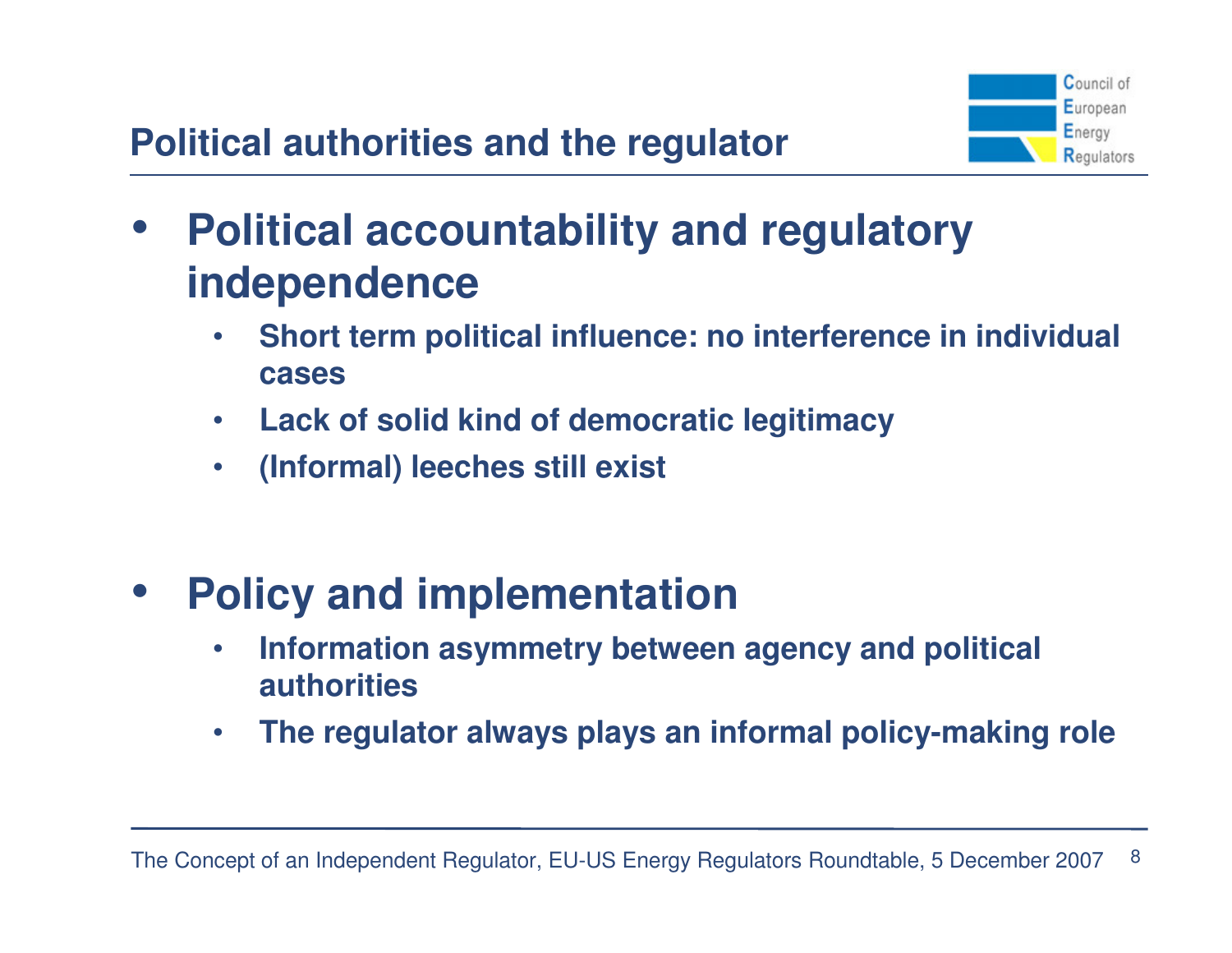## **The sector and the regulator**



- $\bullet$  **Agency capture**
	- **Technical specialisation of sector**•
	- •**Asymmetric information**

#### $\bullet$ **Regulatory deadlock**

- **One cannot play the game in a too technocratic manner**•
- $\bullet$ **Negotiating is an inherent part of the game**
- $\bullet$  **Different roles towards sector**
	- •**Advisor, source of knowledge, posing fines, etc**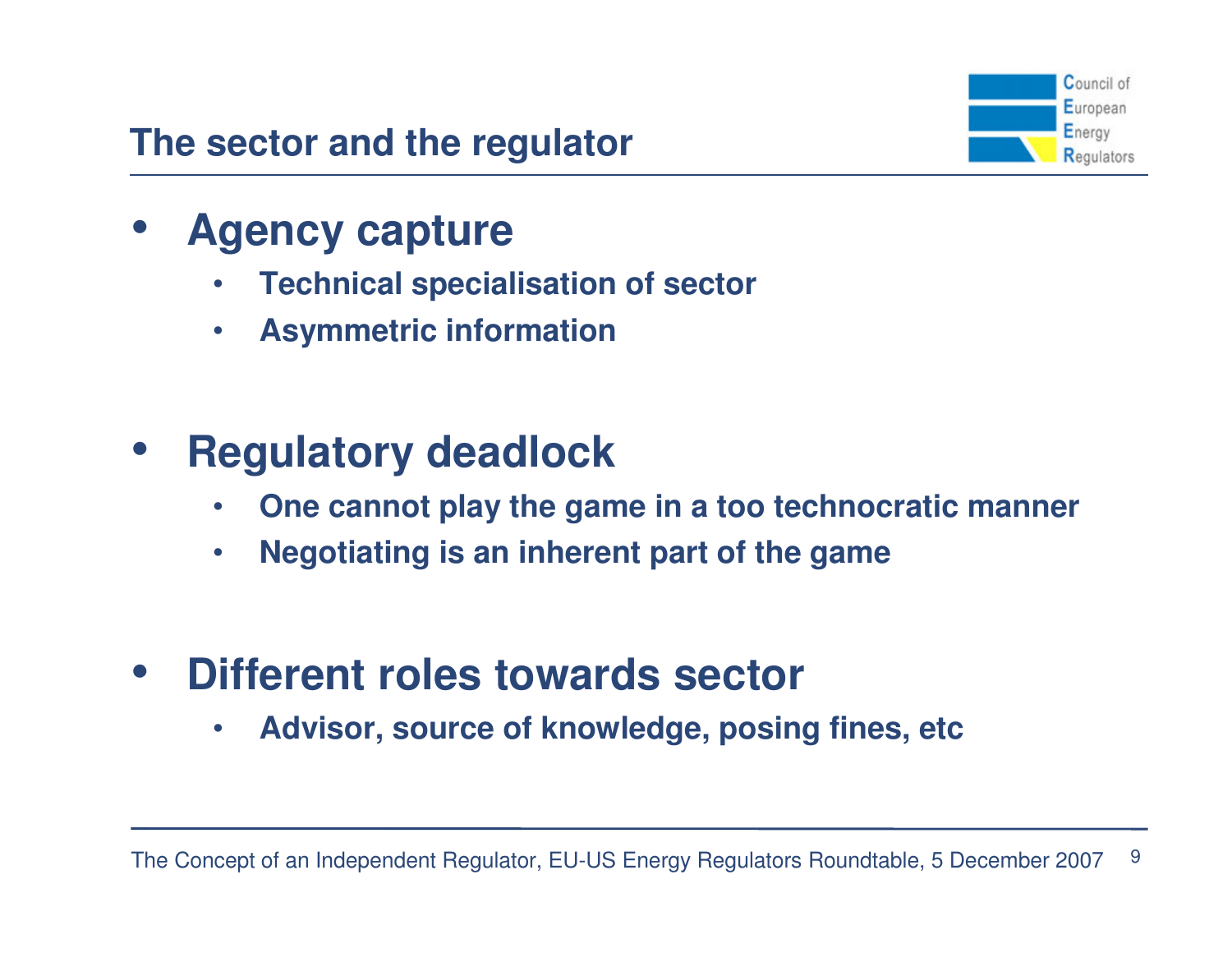

- • **Strong regulators are necessary for a properly functioning market**
	- •**Institutional independence and professional independence**
- $\bullet$  **Social skills, insights, experience and wisdom are very important**
	- •**Listening to stakeholders**
	- $\bullet$ **Collecting arguments and information**
	- •**Being contactable for the sector**
- $\bullet$  **Playing the regulatory game is a constant manoeuvring between capture and deadlock**